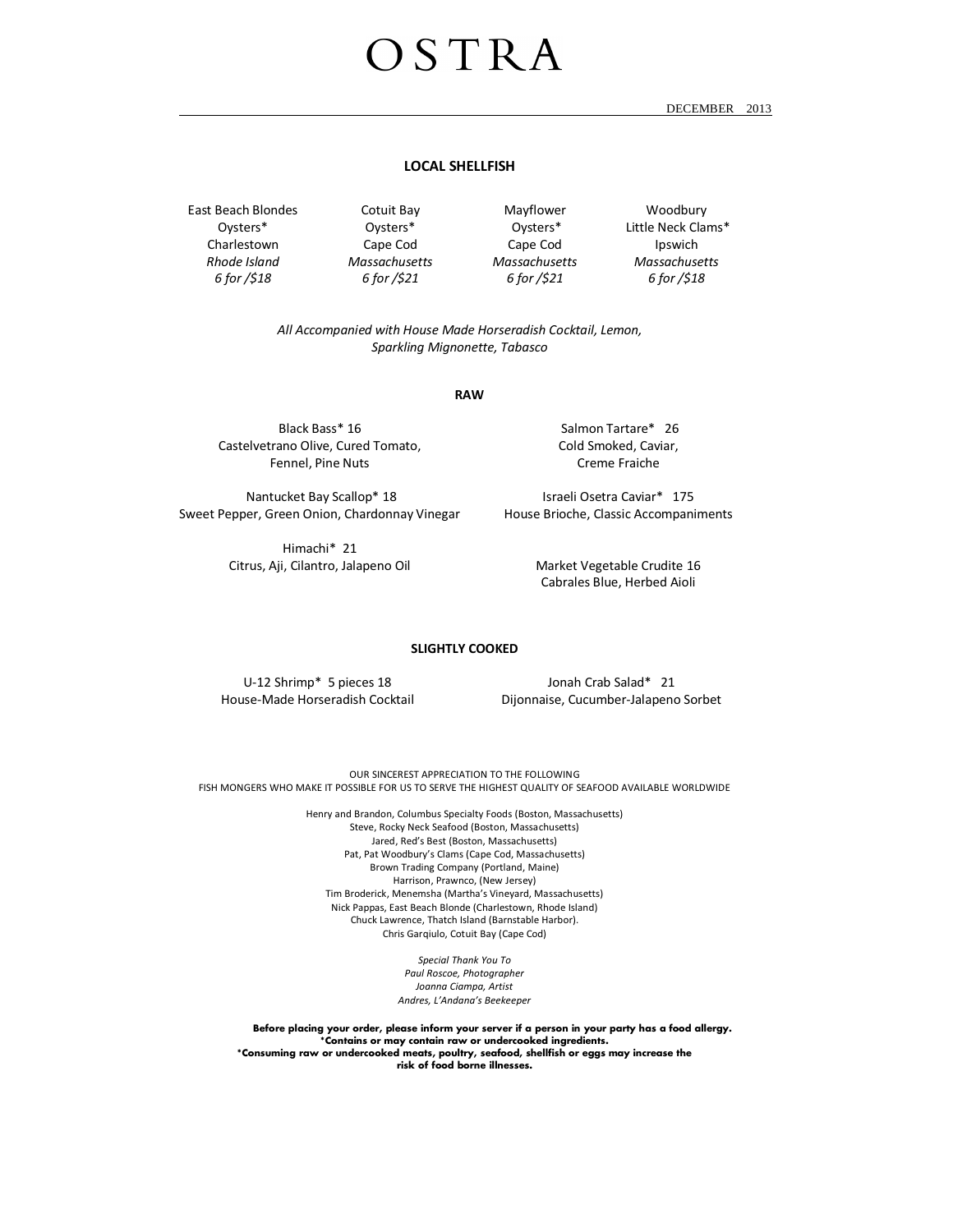## **FIRST COURSES**

Simple Salad, Aged Jerez Vinegar, Olive Oil, Pickled Onion Leaves 15

Small Leaf Heirloom Kale, Caesar Dressed, Pumpernickel Croutons, Parmesan 17

Crisp Snow Pea & Sunflower Sprouts, Champagne Vinaigrette, Bianco Sardo 17

Painted Hills Beef Carpaccio, Crisp Oysters, Aji Aioli, Shaved Radish, Pickled Shallot\* 22

New England Oyster Stew, Smoked Paprika, Parsley Oil 22

Grilled Spanish Octopus, Lemon, Olive Oil, Crispy Salt Capers, Raw Sweet Vidalias 24

Crisp Native Oysters, Cornichon Remoulade, Spicy Aji Aioli 22

Serrano Ham, Mahon Cheese, Quince Jam, Marcona Almonds, Mission Fig Toast 22



The Columbus Hospitality Group Gift Card Not Just for the Holidays. The Perfect Gift for Any Occasion. www.chgboston.com

**Before placing your order, please inform your server if a person in your party has a food allergy. \*Contains or may contain raw or undercooked ingredients. \*Consuming raw or undercooked meats, poultry, seafood, shellfish or eggs may increase the risk of food borne illnesses.**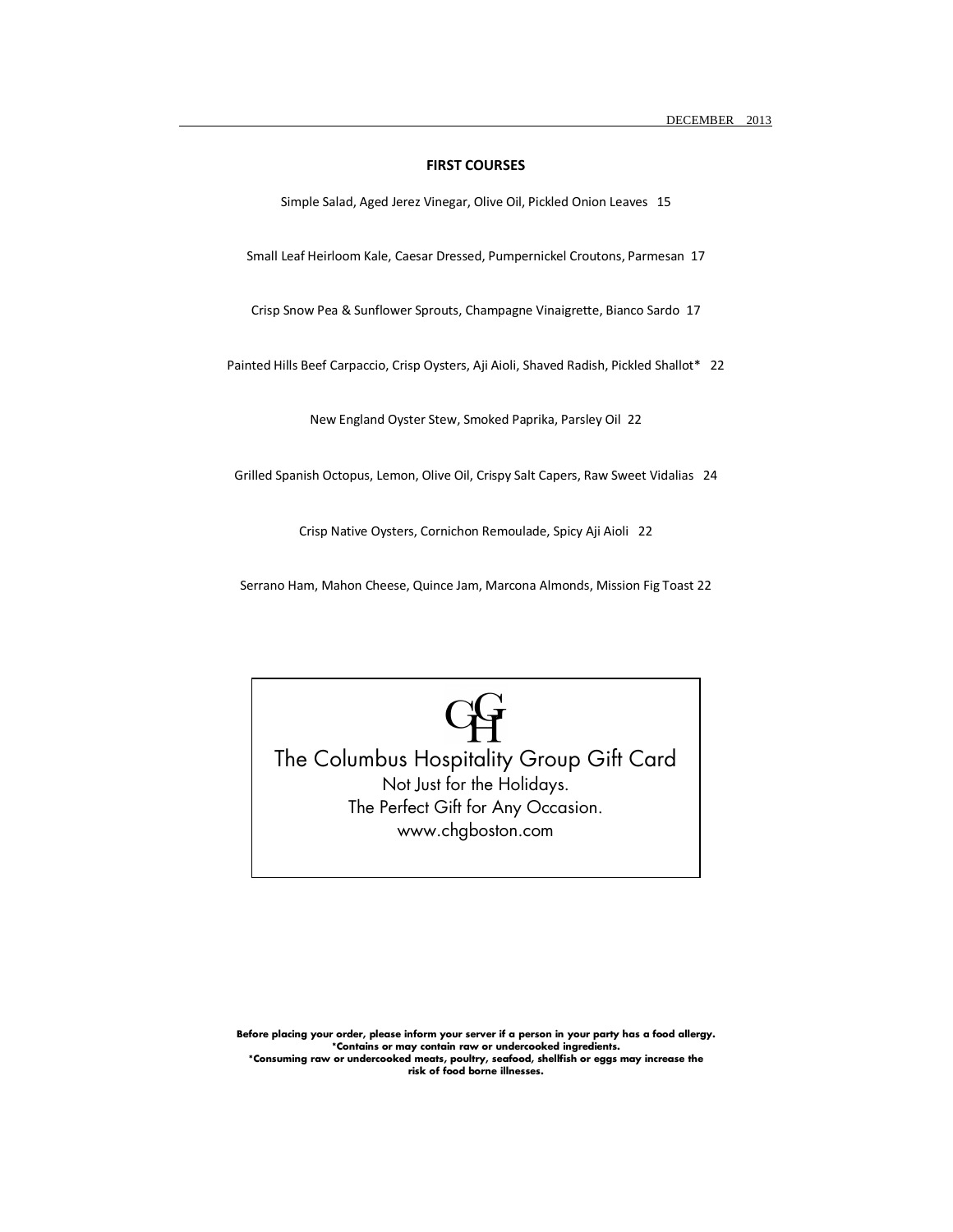#### **ENTREES**

Native Monkfish, Serrano Ham, Heirloom Beans, Pesto, Sage 35

Native Skate Wing Milanese, Broccolini, Brown Butter Grenobloise 36

Grilled Salmon, Heirloom Squash Velouté, Autumn Vegetable Rôtí 34

Grilled "Whole" *Sea Bream* in Trevisano Leaf, Extra Virgin Olive Oil, Lemon, Snipped Herbs 42

Grilled Atlantic Swordfish, Mediterranean Vegetable Confit, Chimichurri\* 37

Broiled Maine Lobster, 3 lbs, Roasted Cauliflower, Broccolini, Delicata, Herbed Butter Sauce 65

Salt Crusted Branzino, Extra Virgin Olive Oil, Lemon, Snipped Herbs 96 (for two) (Limited Availability)

Paella, Bomba Rice, Lobster, Shrimp, Mussels, Clams, Octopus, Squid, Langoustine, Drumette, Chorizo, Saffron 47

Giannone Farms Chicken, Pommes Purèe, Autumn Vegetable Rôtí 28

Hand Rolled Ricotta Gnocchetti, Beech, Maitake Mushroom 28

#### **GRILLED PRIME MEATS GRILLED PRIME MEATS**

Filet Mignon\* 10 oz 54 6 oz 42

Delmonico, Bone In\* 16oz 55

\*All steaks above served with pommes puree, roasted shallot, mushroom, vin cotto, Maitre'd Hotel, Bone Marrow-Roasted Garlic Crostini

#### **SIDE DISHES**

Pommes Puree 9 Sea Salt Fries 9 Broccolini 9

**Before placing your order, please inform your server if a person in your party has a food allergy. \*Contains or may contain raw or undercooked ingredients. \*Consuming raw or undercooked meats, poultry, seafood, shellfish or eggs may increase the** 

**risk of food borne illnesses.**